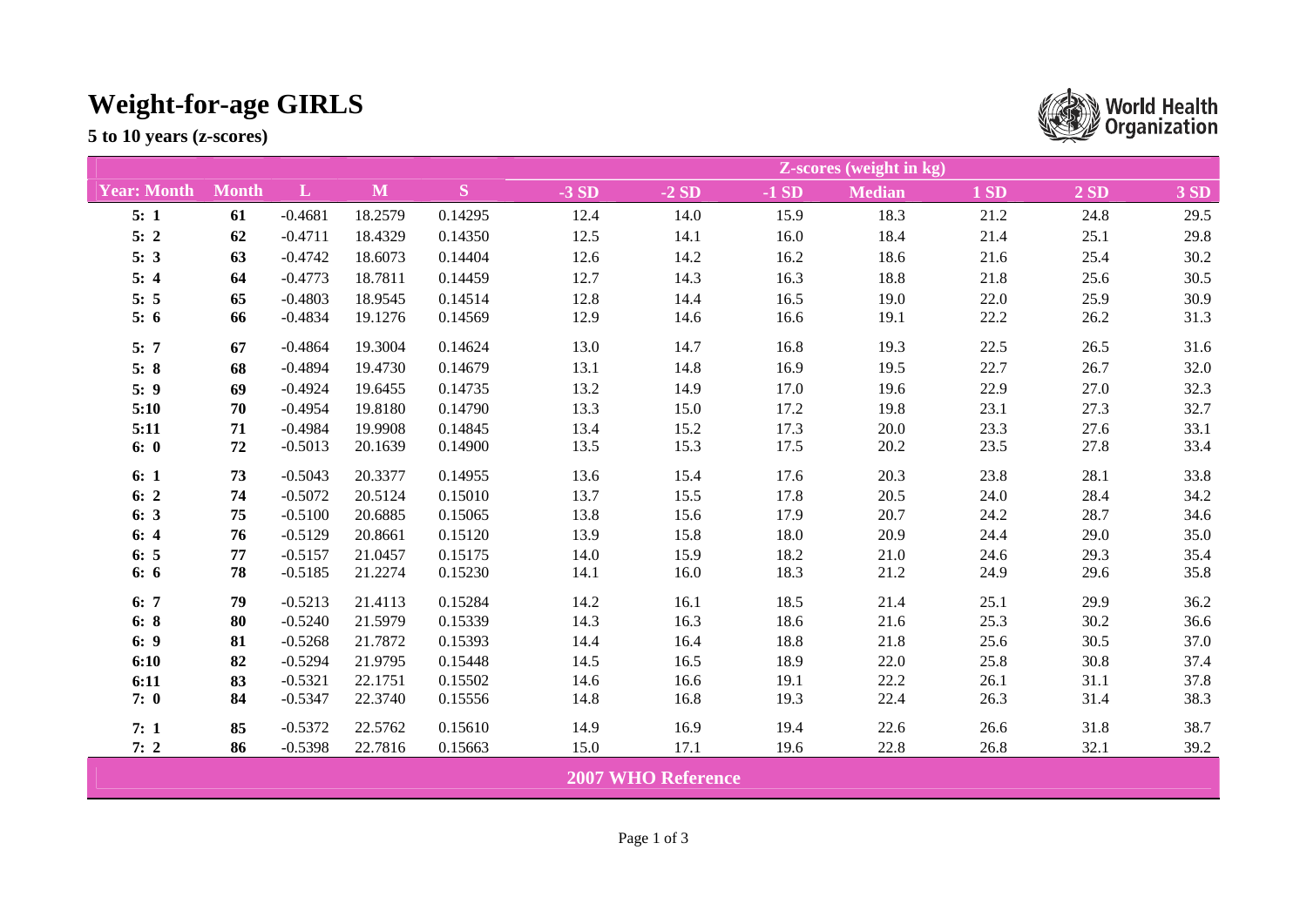## **Weight-for-age GIRLS**

**5 to 10 years (z-scores)** 

|                           |              |           |         |         | <b>Z-scores</b> (weight in kg) |        |        |               |      |      |      |
|---------------------------|--------------|-----------|---------|---------|--------------------------------|--------|--------|---------------|------|------|------|
| <b>Year: Month</b>        | <b>Month</b> | L         | M       | S       | $-3SD$                         | $-2SD$ | $-1SD$ | <b>Median</b> | 1SD  | 2SD  | 3 SD |
| 7:3                       | 87           | $-0.5423$ | 22.9904 | 0.15717 | 15.1                           | 17.2   | 19.8   | 23.0          | 27.1 | 32.5 | 39.6 |
| 7:4                       | 88           | $-0.5447$ | 23.2025 | 0.15770 | 15.2                           | 17.3   | 19.9   | 23.2          | 27.4 | 32.8 | 40.1 |
| 7:5                       | 89           | $-0.5471$ | 23.4180 | 0.15823 | 15.4                           | 17.5   | 20.1   | 23.4          | 27.6 | 33.1 | 40.6 |
| 7:6                       | 90           | $-0.5495$ | 23.6369 | 0.15876 | 15.5                           | 17.6   | 20.3   | 23.6          | 27.9 | 33.5 | 41.1 |
| 7:7                       | 91           | $-0.5518$ | 23.8593 | 0.15928 | 15.6                           | 17.8   | 20.5   | 23.9          | 28.2 | 33.9 | 41.5 |
| 7:8                       | 92           | $-0.5541$ | 24.0853 | 0.15980 | 15.7                           | 17.9   | 20.7   | 24.1          | 28.5 | 34.2 | 42.0 |
| 7:9                       | 93           | $-0.5563$ | 24.3149 | 0.16032 | 15.9                           | 18.1   | 20.9   | 24.3          | 28.8 | 34.6 | 42.6 |
| 7:10                      | 94           | $-0.5585$ | 24.5482 | 0.16084 | 16.0                           | 18.3   | 21.0   | 24.5          | 29.1 | 35.0 | 43.1 |
| 7:11                      | 95           | $-0.5606$ | 24.7853 | 0.16135 | 16.2                           | 18.4   | 21.2   | 24.8          | 29.4 | 35.4 | 43.6 |
| 8:0                       | 96           | $-0.5627$ | 25.0262 | 0.16186 | 16.3                           | 18.6   | 21.4   | 25.0          | 29.7 | 35.8 | 44.1 |
| 8:1                       | 97           | $-0.5647$ | 25.2710 | 0.16237 | 16.4                           | 18.8   | 21.6   | 25.3          | 30.0 | 36.2 | 44.7 |
| 8:2                       | 98           | $-0.5667$ | 25.5197 | 0.16287 | 16.6                           | 18.9   | 21.8   | 25.5          | 30.3 | 36.6 | 45.2 |
| 8:3                       | 99           | $-0.5686$ | 25.7721 | 0.16337 | 16.7                           | 19.1   | 22.0   | 25.8          | 30.6 | 37.0 | 45.8 |
| 8:4                       | 100          | $-0.5704$ | 26.0284 | 0.16386 | 16.9                           | 19.3   | 22.3   | 26.0          | 30.9 | 37.4 | 46.3 |
| 8:5                       | 101          | $-0.5722$ | 26.2883 | 0.16435 | 17.0                           | 19.5   | 22.5   | 26.3          | 31.2 | 37.8 | 46.9 |
| 8:6                       | 102          | $-0.5740$ | 26.5519 | 0.16483 | 17.2                           | 19.6   | 22.7   | 26.6          | 31.6 | 38.3 | 47.5 |
| 8:7                       | 103          | $-0.5757$ | 26.8190 | 0.16532 | 17.3                           | 19.8   | 22.9   | 26.8          | 31.9 | 38.7 | 48.1 |
| 8:8                       | 104          | $-0.5773$ | 27.0896 | 0.16579 | 17.5                           | 20.0   | 23.1   | 27.1          | 32.2 | 39.1 | 48.7 |
| 8:9                       | 105          | $-0.5789$ | 27.3635 | 0.16626 | 17.7                           | 20.2   | 23.3   | 27.4          | 32.6 | 39.6 | 49.3 |
| 8:10                      | 106          | $-0.5804$ | 27.6406 | 0.16673 | 17.8                           | 20.4   | 23.6   | 27.6          | 32.9 | 40.0 | 49.9 |
| 8:11                      | 107          | $-0.5819$ | 27.9208 | 0.16719 | 18.0                           | 20.6   | 23.8   | 27.9          | 33.3 | 40.5 | 50.5 |
| 9:0                       | 108          | $-0.5833$ | 28.2040 | 0.16764 | 18.1                           | 20.8   | 24.0   | 28.2          | 33.6 | 41.0 | 51.1 |
| 9:1                       | 109          | $-0.5847$ | 28.4901 | 0.16809 | 18.3                           | 21.0   | 24.3   | 28.5          | 34.0 | 41.4 | 51.8 |
| 9:2                       | 110          | $-0.5859$ | 28.7791 | 0.16854 | 18.5                           | 21.2   | 24.5   | 28.8          | 34.4 | 41.9 | 52.4 |
| 9:3                       | 111          | $-0.5872$ | 29.0711 | 0.16897 | 18.7                           | 21.4   | 24.7   | 29.1          | 34.7 | 42.4 | 53.1 |
| <b>2007 WHO Reference</b> |              |           |         |         |                                |        |        |               |      |      |      |